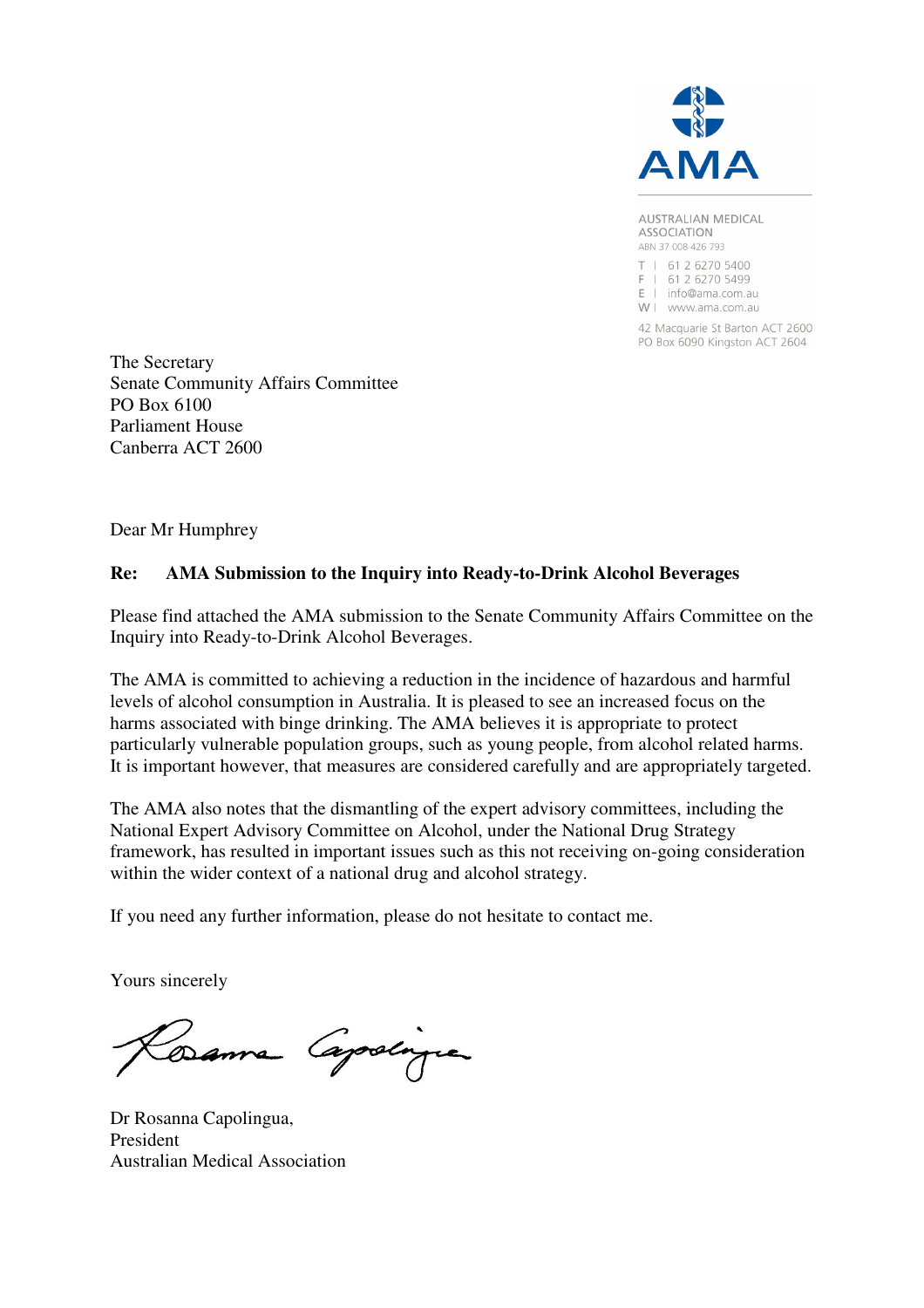# AMA Submission to Senate Community Affairs Committee inquiry regarding Ready to Drink Alcohol Beverages

### **Summary**

Levels of risky alcohol drinking among Australians, particularly adolescents and teenagers, are unacceptably high. This is a matter of significant concern to the AMA.

The AMA believes that a stronger, and multi-faceted approach is needed to change potentially harmful drinking patterns. This approach must include:

1. Price signals to discourage alcohol consumption. Increasing the price of high alcohol content beverages acts as a disincentive. At the same time lower prices act as an incentive to encourage people, particularly young people, to shift their drinking preferences to beverages of a lower alcoholic content. Appropriate price signals can be achieved through volumetric taxation - applying levels of taxation on the sale of alcohol beverages according to the percentage of a beverage's volume that is alcohol.

**The AMA supports the use of price signals through increasing the taxation applicable to alcoholic beverages to levels that reflect their alcohol volume. "Alcopops" or ready to drink alcoholic beverages (RTDs) have been attractive in particular to a young market, to establish brand recognition and drinking behaviours. Price signals on these can be part of an overall alcohol consumption strategy.**

2. Adequate funding for programs of prevention, early intervention and treatment of harmful or risky alcohol use through full use of the revenue generated from this alcohol volumetric tax.

**As the government has taken action with price signals on RTDS, the AMA believes that the full revenue expected from the proposed tax increase for RTDs should be devoted to programs to reduce harmful drinking among adolescents and the general population. Price signals alone are not the answer to excess alcohol consumption. Price signals on one particular product range will just encourage a shift to consumption of lower priced but still high alcohol beverages.** 

3. Uniform application of a volumetric alcohol tax to ensure that there are no incentives for people to shift their drinking preferences to cheaper, but higher alcohol volume products. This is especially important with adolescents and teenagers, who are price sensitive.

**The AMA believes that the Federal Government's focus on RTDs alone may provide perverse incentives for young people to shift their preferences to potentially more harmful behaviours or alcohol substitutes (eg., cheaper cask wines, self-mixing of spirits).**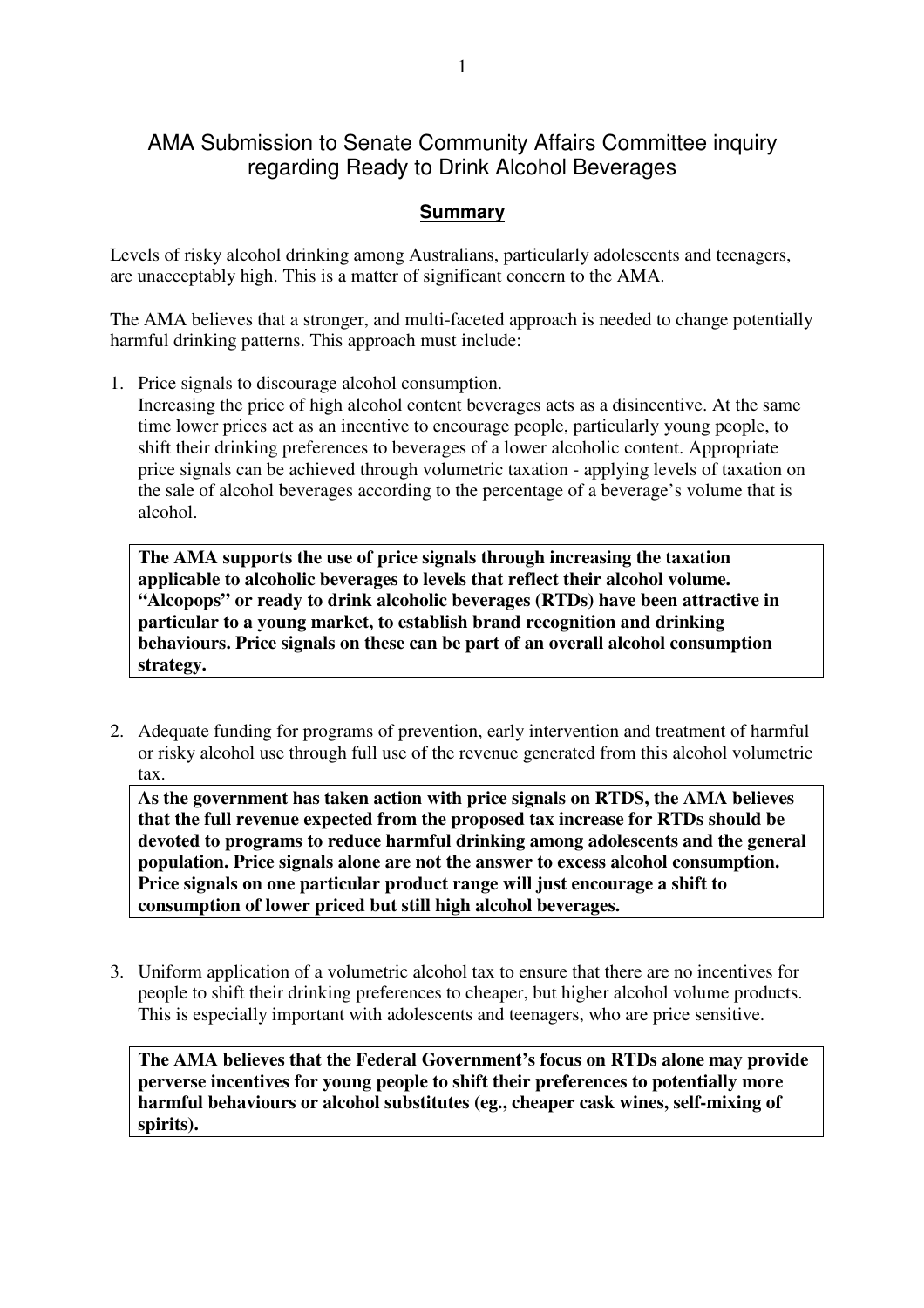- 4. A comprehensive range of measures to discourage excessive alcohol consumption, and early onset of drinking, which incorporates:
	- Legislation and regulation to control the marketing and advertising of alcohol, especially to teenagers and adolescents, and the sponsorship of sporting events by alcohol manufacturers;
	- Examination of the pricing policies at drinking venues, to ensure that non-alcoholic drinks are not more expensive than alcoholic;
	- Clear and prominent warnings on alcohol products, and clearly visible 'point of sale' signage in drinking venues showing levels of risky and high risk consumption (translated in terms of standard drinks/glasses);
	- Carefully devised and targeted media campaigns and school-based education informing of the risks of excessive alcohol consumption;
	- Examination of the regulations applying to opening hours of licensed premises.

# **About the AMA**

The AMA is the peak medical organisation in Australia representing doctors across all specialties of medicine and across all of Australia. The AMA's policies on public health issues, including alcohol consumption, are evidenced based and reflect considered medical opinion and are respected by the community, politicians and the media. As a group of professionals who are often involved in the front line treatment of alcohol related health (and social) problems, the AMA has observed recent trends with growing concern.

# **Concerns about young people's alcohol consumption**

Excessive alcohol consumption has been shown to be causally related to more than 60 different medical conditions and is a significant cause of preventable illness and premature death. Harms relate to both short-term and long-term use, with binge drinking being particularly harmful.<sup>1</sup>

The AMA's position statement on Alcohol Consumption and Alcohol Related Problems (1998) notes:

> *excess alcohol consumption is an issue of public health significance, leading to an unacceptably high level of sickness and social disruption. It is associated with diseases of the nervous system, heart, liver and other organs and contributes to many common medical problems, accidents of all types, family breakdowns, unemployment, violence in our society and other alcohol related offences.*

The drinking behaviour of teenagers and adolescents is of particular concern. Despite alcohol not being allowed to be sold to people under the age of 18, Australian surveys suggest that most adolescents begin experimenting with alcohol at about 14-15 years of age.<sup>2</sup> The 2006 Australian School Student's Alcohol and Drug Survey (ASSAD) showed that about 8 in 10 students aged 14-17 had consumed alcohol in the year prior to the survey.

Young people are often involved in risk taking behaviours, with little understanding of the potential impacts of these choices. Teenagers and adolescents are also subject to the inexperience of age, and are at an earlier stage of brain and body development. There is also

 $\overline{a}$ <sup>1</sup> British Medical Association Board of Science, *Alcohol Misuse: tackling the UK epidemic*, February 2008

 $2$  Australian Institute of Family Studies Research Report no.10, 2004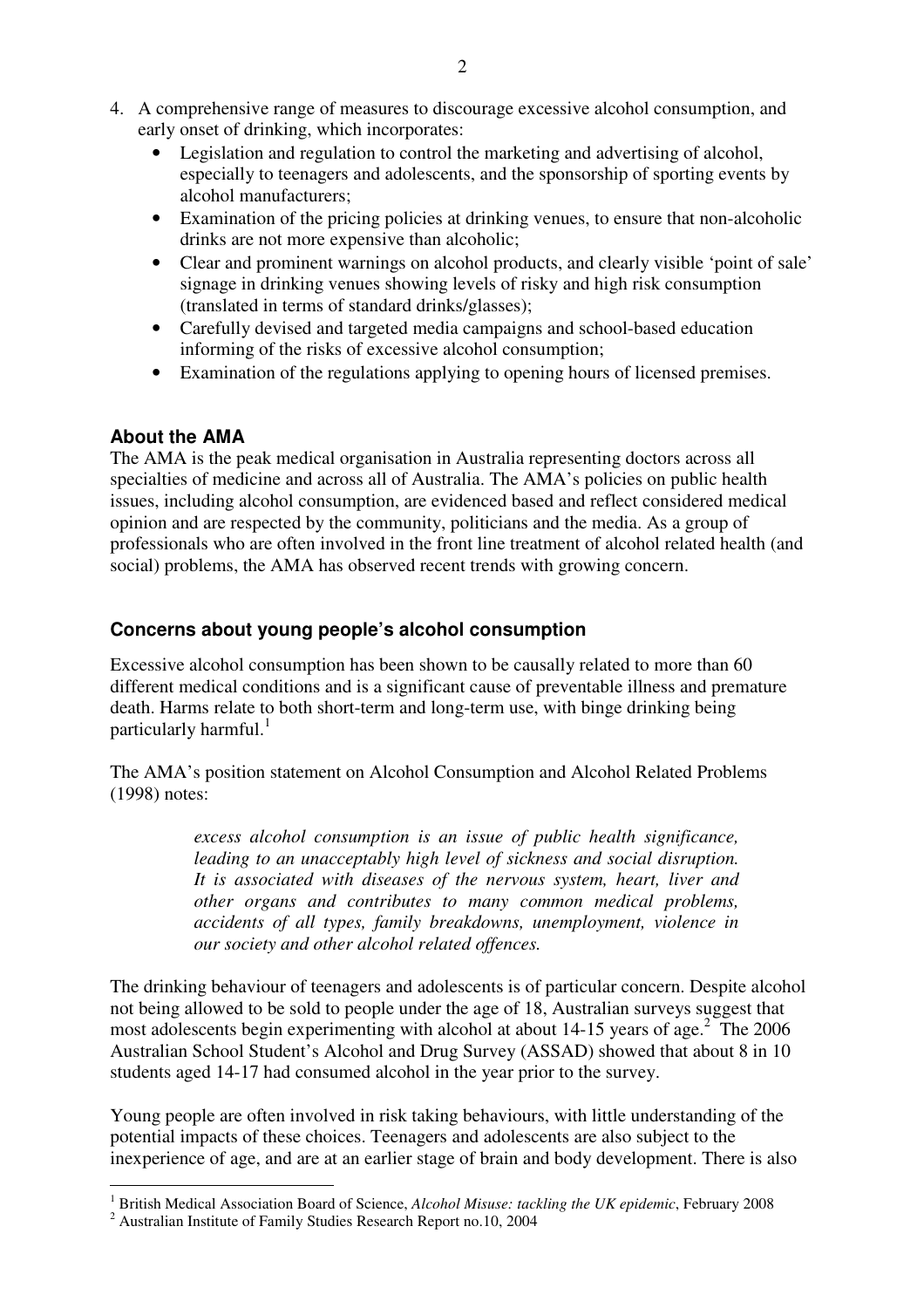evidence that the early onset of drinking is associated with long-term alcohol consumption levels into adulthood.

In the context of these factors, any levels of risky drinking behaviour by teenagers and adolescents is problematic. The National Drug Research Institute has reported that when adolescents consume alcohol, most do so at risky levels, with 85 percent of alcohol consumption at risky or high-risk levels for acute harm.<sup>4</sup> Especially problematic will be any 'binge-drinking' behaviour in these early age groups. Data indicate that 10% – 20% of teens under the age of 18 put themselves at risk of alcohol-related harm in the short term on at least a weekly basis.<sup>5</sup> The recent results of the National Drug Strategy Household Survey indicate that in 2007, 9.1% of 14-19 year olds drank at risky or high risk levels at least once a week, (and a greater proportion of girls than boys drank at these levels).While this national survey does not show an increase in binge-drinking in this age range since 2004, the fact that nearly 1 in 10 under-aged teenagers binge drink is still a matter for significant concern.

The 'potential' risks associated with excessive drinking in these age groups can result in actual harms. The National Health and Medical Research Council has pointed out in its discussion paper on low-risk drinking guidelines that there is evidence that young people who use alcohol to cope with mental health or social problems are more likely to drink at dangerous levels. Binge-drinking, in combination with depression, is a significant predictor of suicidal ideas, self-harm and suicide in young people. A report of the National Drug Research Institute has noted that in one year (1999-00) 3,300 people aged 14-17 years were hospitalised for alcohol attributable injury and disease.<sup>6</sup>

#### **Pricing of ready-to-drink and other alcoholic beverages**

Harm-reducing alcohol policy needs to be attuned to the drinking preferences of at-risk adolescents and teenagers. Sweetened ready-to-drink alcohol products (RTDs) are not exclusively consumed by adolescents and teenagers, nor are they the sole alcohol product preferred by this age group. However, the 2006 ASSAD Survey indicates that there has been an increasing preference for RTDs among 12-17 year old males and females between 1999 and 2005. The 2007 National Drug Household Survey findings show that in 2007 females between 12 and 17 years had a very strong preference for drinking pre-mixed spirits and bottled spirits, stronger than for males in that age range. This fact, together with the earleir observation that about 1 in 10 14-19 year olds are likely to binge-drink, and girls slightly more so, means that a policy focus on RTDs is justified as part of a total alcohol strategy.

The further facts that RTDs are sweet, very palatable to drink, and are highly marketable to younger people, pose added dimensions of risk for young drinkers who may be prone to dangerous levels of consumption. CHOICE reported in March 2008 that many teenagers – including 18 and 19 years olds with drinking experience -- could not detect the alcohol in alcopops. The teen tasters acknowledged that alcopops are particularly appealing to younger teens who have little or no alcohol experience ('they don't have to taste the alcohol and they don't realise how drunk they're getting').

 $\overline{a}$ 

<sup>&</sup>lt;sup>3</sup> Australian Institute of Family Studies, Research Report no.10, 2004

<sup>4</sup> Chikritzhs, Catalano, Stockwell, et al, 2003, *Australian alcohol indicators, 1990–2001: patterns of alcohol use and related harms for Australian states and territories*. Perth: National Drug Research Institute, Curtin University of Technology.

<sup>5</sup> Australian National Council on Drugs, *Supporting the Families of Young People with Problematic Drug Use: Investigating Support Options*, Research Paper 15, January 2008,

http://www.ancd.org.au/publications/pdf/rp15\_supporting\_families.pdf.

<sup>6</sup> National Drug Research Institute, National Alcohol Indicators, Bulletin No. 7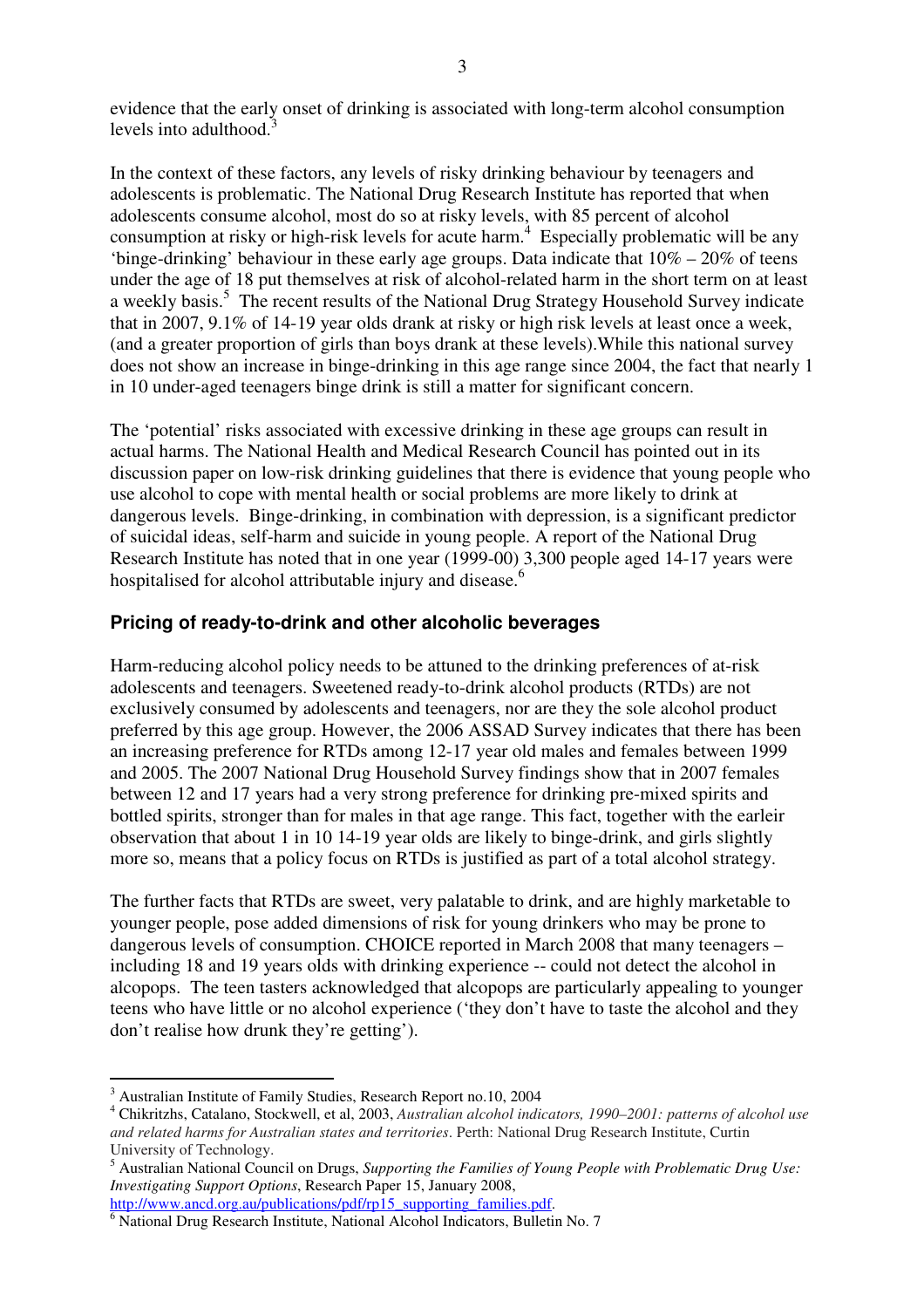The AMA supports measures that send price signals to encourage the consumption of products with lower alcohol content. The AMA is of the view that alcohol products should be taxed according to the volume of alcohol they contain, both in terms of a price deterrent for consumers and a financial incentive for manufacturers to produce lower alcohol products. However, raising the excise tax on alcopops should be seen as part of a multi-faceted strategy to address binge drinking and excess alcohol consumption in general – it should not be applied in isolation. Strategies for addressing excess alcohol consumption – like those for tobacco and other drugs – must include a comprehensive suite of initiatives aimed at controlling supply *and* reducing demand.

Our decreasing rates of smoking comes in response to long-term, consistent approaches relating to restrictions on advertising and promotion, including sponsorship; tax increases; counter-advertising campaigns; and changes in social norms related to smoking associated with smoke-free public places and workplaces.

This has not been the case with alcohol. We have more licensed premises and they are open for longer hours. Advertising and promotion has increased, and new and attractive products have been developed and marketed to appeal to young people. A number of anomalies exist, including taxation and hospitality industry pricing (pubs and clubs charging more for nonalcoholic drinks than for alcoholic ones).

It is a well-documented economic principle that as the price of an item rises, consumption of that item falls. Although there is some discussion about the precise degree of 'elasticity' (responsiveness of consumption to price) of alcohol products, 'there is no longer any serious doubt that alcohol behaves like other commodities in that consumption is responsive to changes in price', with 'a substantial body of empirical research spanning many decades and many different countries which testifies to this point'.<sup>7</sup> The British Medical Association has also concluded that, 'the relationship between the affordability of alcohol and the level of consumption provides an effective tool for controlling levels of consumption and reducing levels of alcohol-related harm':

*There is strong and consistent evidence that the affordability of alcohol influences the level of consumption – not only within the population in general, but particularly among certain groups, including young people*. 8

Another report notes that:

*Studies of consumption patterns in Australia, New Zealand, Canada, Finland, Ireland, Norway, Sweden, the United Kingdom, and the United States have consistently shown that when other factors remain unchanged, a rise in alcohol prices has generally led to a drop in the consumption of alcohol (Collins and Lapsley, 1996; Osterberg, 1992). There is clear evidence that this basic economic theory of price influencing demand is applicable to the demand for alcohol beverages, despite their dependenceinducing capability (Chaloupka,*1993). *<sup>9</sup>*

<sup>8</sup> British Medical Association Board of Science 2008, p.49

 $\overline{a}$  $7$  T Stockwell, J Leng and J Sturge, 2005, 'Alcohol pricing and public health in Canada: issues and opportunities', discussion paper prepared for the National Alcohol Strategy Working Group, Centre for Addictions Research of British Columbia, University of Victoria, November 2005

<sup>9</sup> *A submission to the Federal Parliamentary Inquiry into Substance Abuse in Australian Communities*, by D Crosbie, T Stockwell, A Wodak, I O'Ferrall, 15 June 2000,

http://www.aph.gov.au/house/committee/fca/subabuse/sub123.pdf: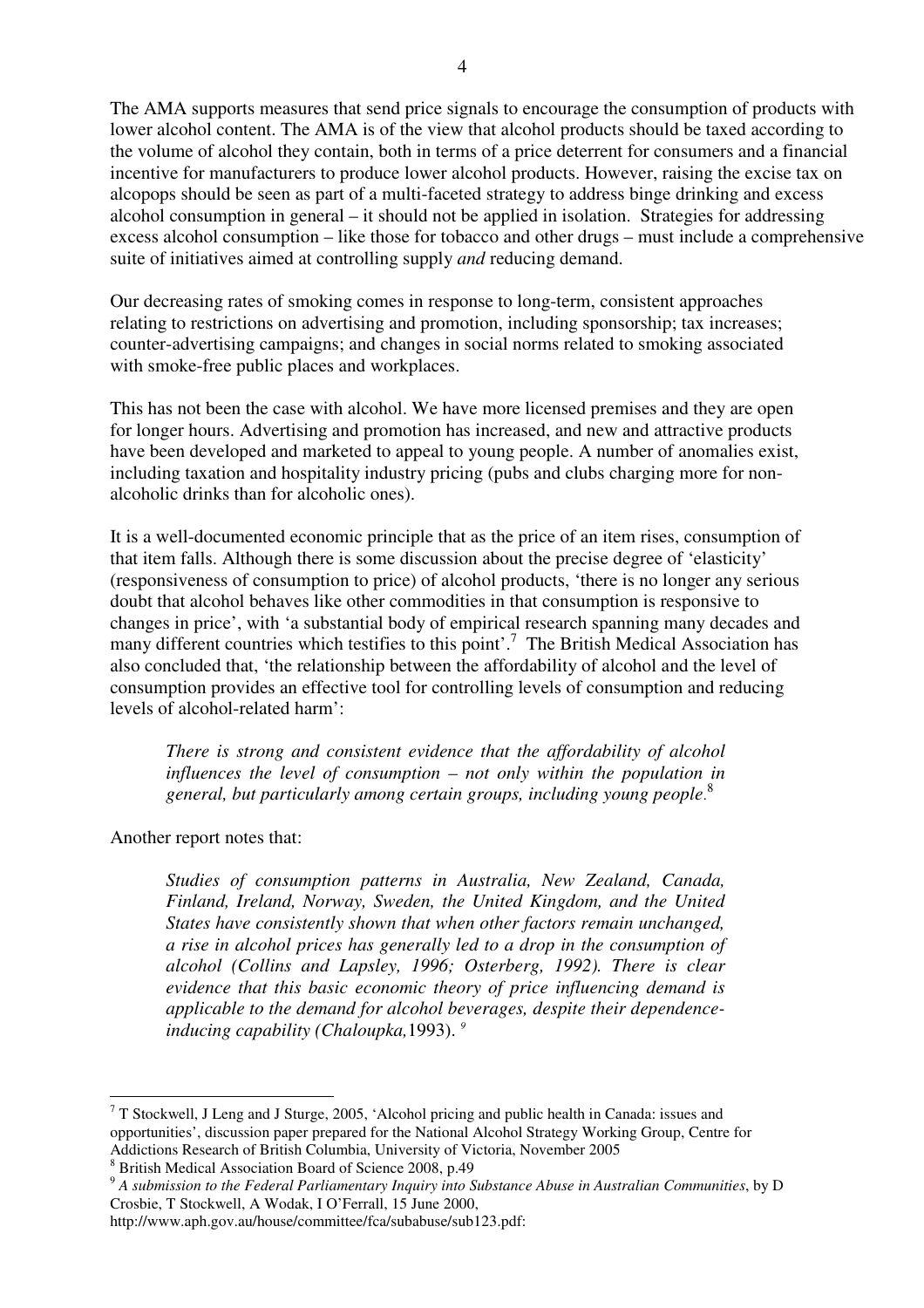The AMA believes that pricing should form part of a suite of measures designed to target excessive alcohol consumption among young people and adults. The Federal Government's proposed RTD tax increase alone will not solve the problem, and it is simplistic to suggest otherwise. **It is important also that the 70% level that has been set for this proposed increase be justified, especially in relation to levels applying to other beverages. Currently, it is not clear how this level has been derived.**

It should also be noted that achieving a reduction in alcohol-related harm does not necessarily require a decrease in people's social enjoyment. Studies have shown that party-goers, when provided with 3 percent strength and 7 percent strength beer, consume similar amounts and report similar levels of enjoyment.<sup>10</sup>

#### **The AMA supports:**

- **Setting levels of taxation on alcohol products based on the percentage of the volume that is alcohol, with a view to making lower-alcohol products more affordable and attractive to purchasers, manufacturers and retailers;**
- **Hypothecating the estimated \$3.1 billion in Government revenue derived from the proposed increase in tax on RTDs for specific use in funding programs to reduce harmful drinking among adolescents and the general population;**
- **Providing for the adequate funding of alcohol education, awareness, prevention and treatment programs;**
- **Examination of the pricing practices of hospitality industry venues, (for example, to address instances where the prices of non-alcoholic drinks may be higher than alcoholic ones).**

### **Interventions to limit excessive alcohol consumption among adolescents and young people**

It is important that consumption patterns and cultures be considered in the design and implementation of interventions to discourage excessive alcohol consumption. The evidence suggests that adolescents tend to drink at home, at parties, or at friends' homes to a greater extent than in licensed premises.<sup>11</sup>

Most of the adverse effects of alcohol consumption are due to consumption at hazardous, but socially acceptable, levels. This pattern of consumption has become part of Australian culture and must be addressed. The AMA advocates a range of strategies to reduce hazardous and harmful levels of alcohol consumption. The problem is so large and so pervasive that it warrants, a strategy that addresses social norms in the same way that efforts to reduce smoking have done so, and produced new social norms.

 $\overline{a}$ 

<sup>&</sup>lt;sup>10</sup> ES Geller, MJ Kalsher and SW Clarke, 1991, Beer versus mixed drink consumption at fraternity parties: a time and place for low-alcohol alternatives, *Journal of Studies on Alcohol* 52:197-203, reported in Stockwell, Leng and Sturge 2005

<sup>&</sup>lt;sup>11</sup> See L Hayes, D Smart, JW Toumbourou and A Sanson, 2004, *Parenting influences on adolescent alcohol use*, Australian Institute of Family Studies Research Report no.10,